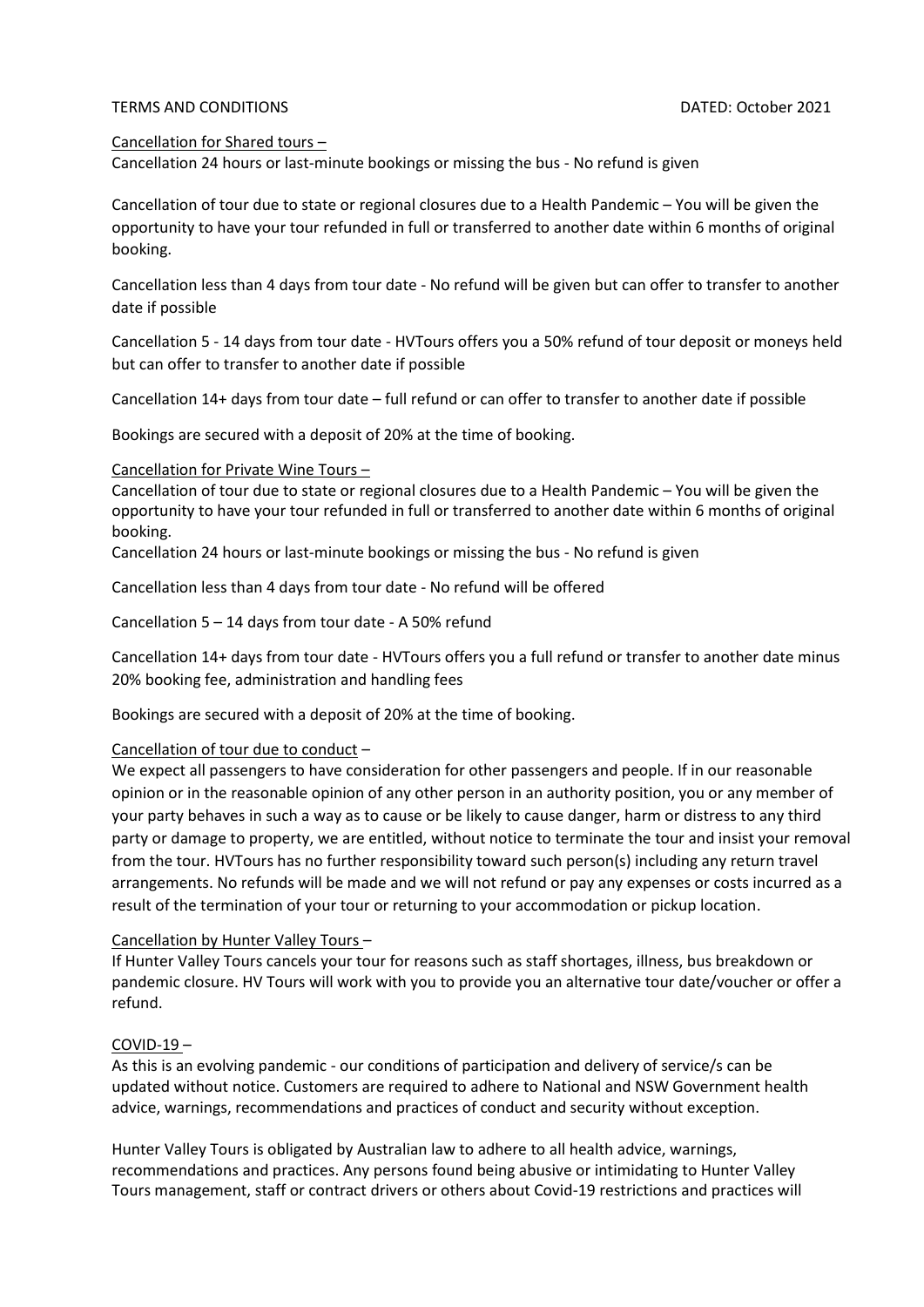be asked to leave immediately, their tour cancelled and not refunded and will be required to find their own way back to their accommodation or pickup location.

Damage –

Anybody found to have deliberately caused damage to any Hunter Valley Tours vehicle or property or vehicle or property hired by Hunter Valley Tours will be responsible for the repair cost of said damage. Damage to property or vehicles caused by a passenger or known party not owned or hired by Hunter Valley Tours will be reported to the owner of property or vehicle and the matter will be the responsibility or the owner of said item/s.

Damage includes vomiting on the tour bus with a \$300 cleaning fee charge.

# General –

When you book with us, the person who makes the booking will be liable for the non-payment of any fees or payment of all damage caused to our vehicles and property or any hire vehicles and equipment by any member of their party.

Hunter Valley Tours is not to be held responsible for any injury, illness, death, loss (for example loss of enjoyment), damage, expense, cost or other sum or claim of any description whatsoever which results from any of the following: the act(s) and/or omission(s) of the person(s) affected or any member(s) of their party or – the act(s) and/or omission(s) of a third party not connected with the provision of your tour and which were unforeseeable or unavoidable or any event where we or the supplier of the service(s) could not, even with all due care, foresee or avoid. Such events may include war or threat of war, pandemic, riot, civil strife, actual or threatened terrorist activity, industrial dispute, natural or nuclear disaster, adverse weather conditions, fire and all similar events outside our control.

Hunter Valley Tours will take reasonable care accommodating passengers traveling with a disability, injury, food allergies and other conditions and situations that may impact or interfere with the activity. We encourage customers to contact us directly (in writing or via telephone) at least a week preferable more than a week before the tour date with any special requests.

You will be contacted the night before with your pickup time and location for your tour. If you do not get this call, text or email please call the main phone number. Your tour pickup will be before 10 am unless otherwise arranged, usually between 9 and 9.50 am.

Hunter Valley Tours has a 12 km pickup zone from Central Pokolbin to your accommodation. If you are outside this zone, you will be required to pay an additional pickup fee which will be outlined on your booking page. This fee is for you pick up and return to your accommodation. If you do not wish to pay this pickup fee, you are welcome to meet the tour bus and group at a central Pokolbin location such as the Hunter Valley Gardens or Roche Estate or meet the tour at the first cellar door at 10am.

Please let Hunter Valley Tours know if you have specific recommendations or requests for your tour with us.

Hunter Valley Tours may call upon a third party to assist to carry out business duties, obligations or tour bookings for matters out of our control due to illness, staffing, bus breakdown or an unexpected matter.

While we attempt to accommodate requests for particular vehicles wherever possible, our buses are allocated based on operational need and we cannot guarantee that a particular vehicle will be used for your group

We reserve the right to report bad debts to independent credit data agencies.

All bookings are made online and confirmed by paying in full or leaving a deposit. All bookings held by deposit are to be paid in full prior to the date of your tour unless otherwise advised by management. Payments by online booking service using credit card.